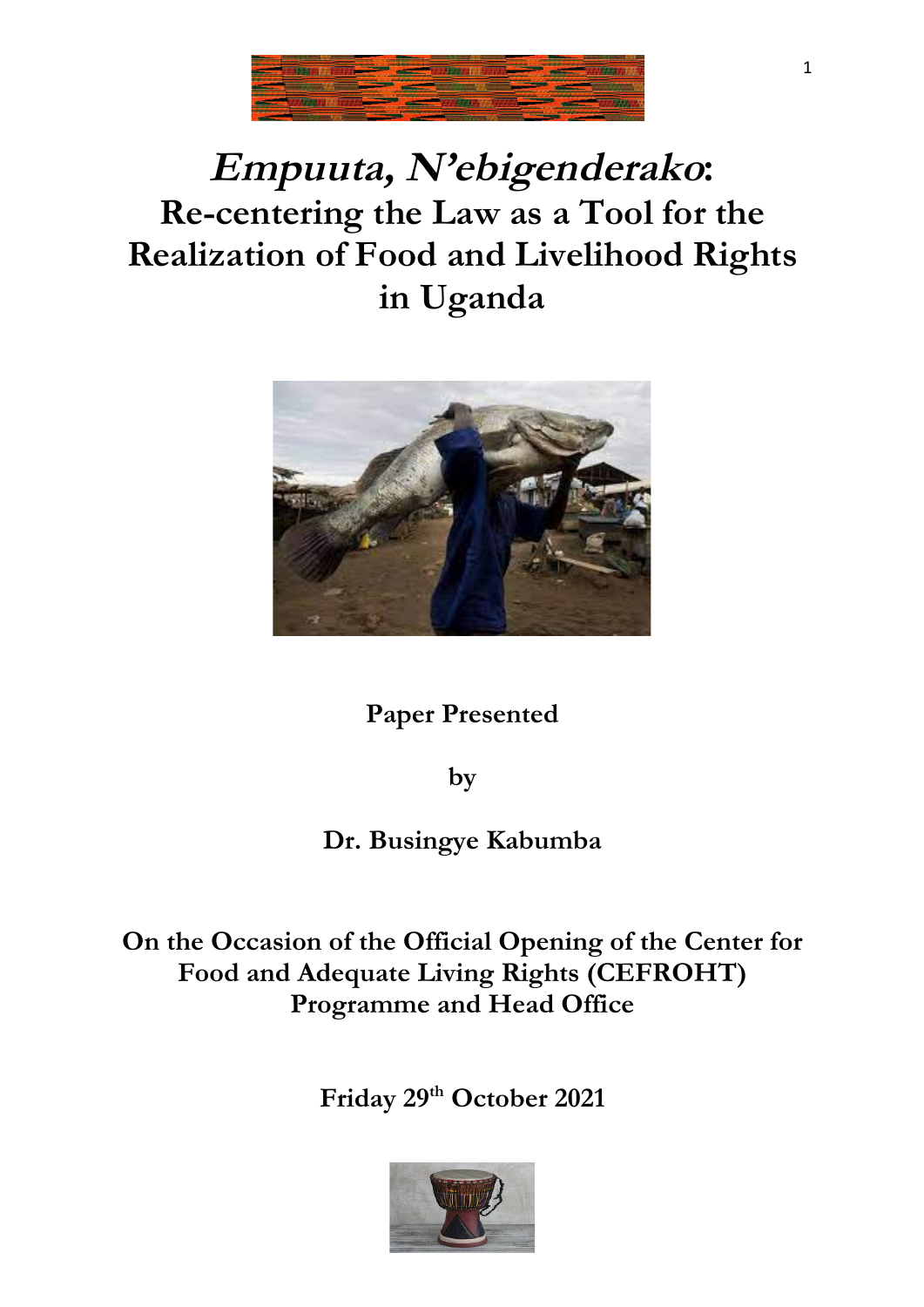

 *Banange empuuta yakoze ki Empuuta yakoze ki Lwaki temutuviila ku mpuuta Lwaki twemwesonyiwa empuuta Lwaki temuva ku mpuuta yaffe*

*Omuntu abadde awuuta empuuta nafuna ku Magezi Omuntu nawuuta ku mpuuta n'akola ku lususu Omuntu nawuuta ku mpuuta n'akakana Omuntu nawuuta n'afuna ku ddembe?*

*Empuuta yakoze ki?*

*Buli kimu kyona kyona kiveewo n'empuuta eveewo? Banange n'akawuuta kaveewo? Ababaka banange mwesonyiwe empuuta Omuntu yena agenda kukola kunsonga y'empuuta banange gyikwate mpola*

WhatsAPP video (voiced by an as yet unidentified person)

## **1.0 Introduction**

The rights to livelihood and to adequate food are perhaps some of the most under-appreciated ones today, a curious circumstance given their centrality to our very existence.

This occasion - of the Inaugural Ceremony of the Center for Food and Adequate Living Rights (CEFROHT) Programme and Head Office - is thus a timely and critical one in more ways than one, since it provides us with an opportunity to reflect upon the normative, procedural and institutional steps required to be taken to achieve a more robust realization of these rights.

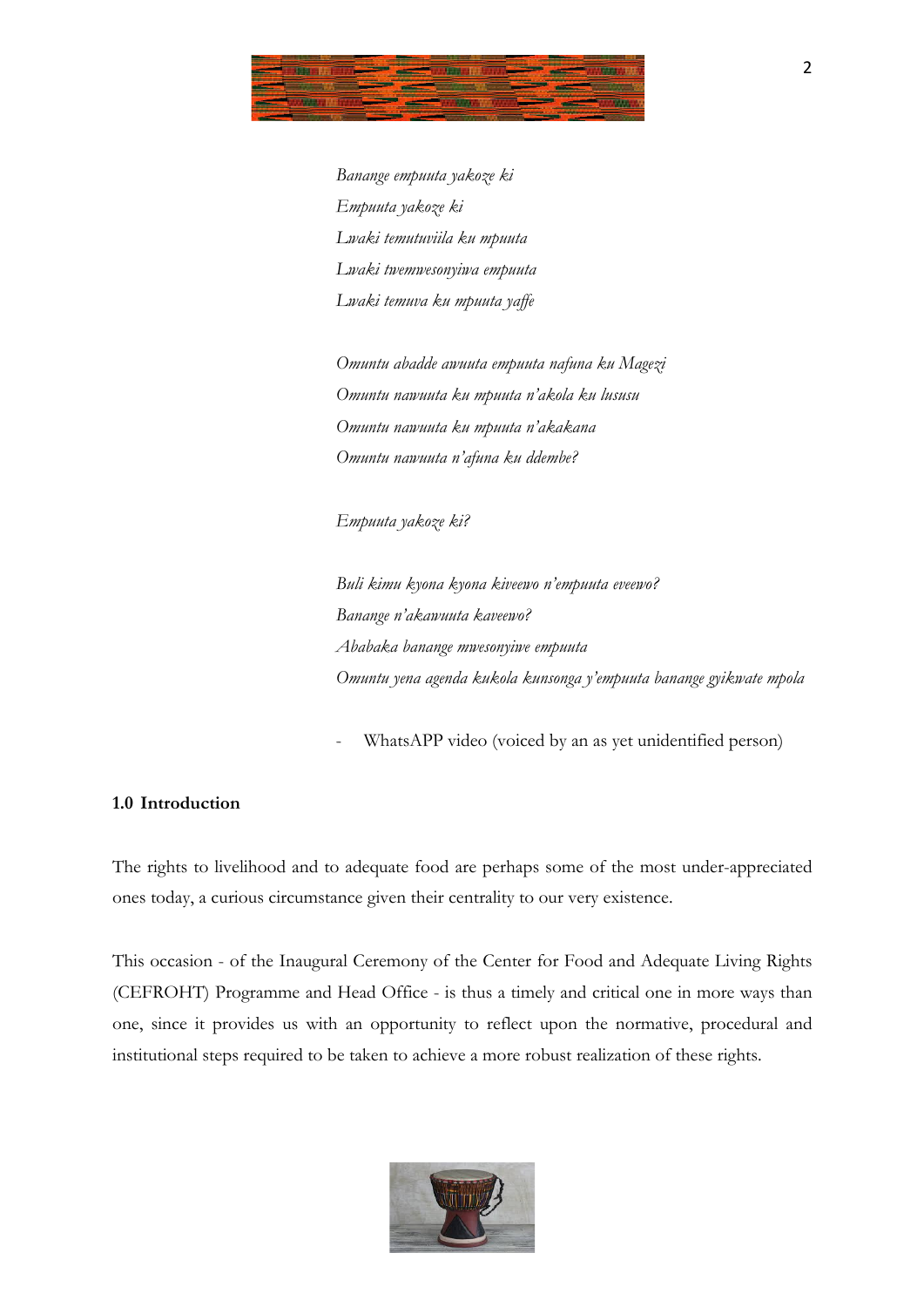

This presentation begins by outlining the contours of these rights at the international, regional and domestic level; before going on to consider some ways in which we might collectively achieve a most effective legal order for the promotion and protection of these vital entitlements.

## **2.0 International and Regional Standards**

The human right to adequate food is reflected in several international instruments. These include the 1948 Universal Declaration of Human Rights (UDHR);<sup>1</sup> the 1966 International Covenant on Economic, Social and Cultural Rights (ICESCR);<sup>2</sup> the Convention on the Elimination of All Forms of Discrimination Against Women;<sup>3</sup> and the Convention on the Rights of the Child (CRC).<sup>4</sup>

These norms have been further elaborated by the Committee on Economic, Social and Cultural Rights (CESCR), in its General Comment No.12 of 1999. <sup>5</sup> According to the Committee, the right to adequate food is realized when every man, woman and child, alone or in community with others, has physical and economic access at all times to adequate food or means for its procurement.<sup>6</sup> In this regard, the Committee stressed that the core content of the right to adequate food implicated; i) the availability of food in a quantity and quality sufficient to satisfy the dietary needs of individuals, free from adverse substances, and acceptable within a given culture; and ii) the accessibility of such food in ways that are sustainable and which do not interfere with the enjoyment of other human rights.<sup>7</sup> In this context, availability denotes the possibilities either for feeding oneself directly from productive land or other natural resources, or for well-functioning distribution, processing and market systems that can move food from the site of production to where it is needed in accordance with demand.<sup>8</sup>

For its part, accessibility includes both *economic* and *physical* accessibility.<sup>9</sup> Economic accessibility entails that personal or household financial costs associated with the acquisition of food for an



<sup>&</sup>lt;sup>1</sup> Article 25.

<sup>2</sup> Article 11.

<sup>3</sup> Articles 12 and 14.

<sup>4</sup> Articles 25 and 27.

<sup>5</sup> Available at https://www.refworld.org/pdfid/4538838c11.pdf (last accessed 28 October 2021).

<sup>6</sup> At Para 6.

<sup>7</sup> At Para 8.

<sup>8</sup> At Para 12.

<sup>9</sup> At Para 13.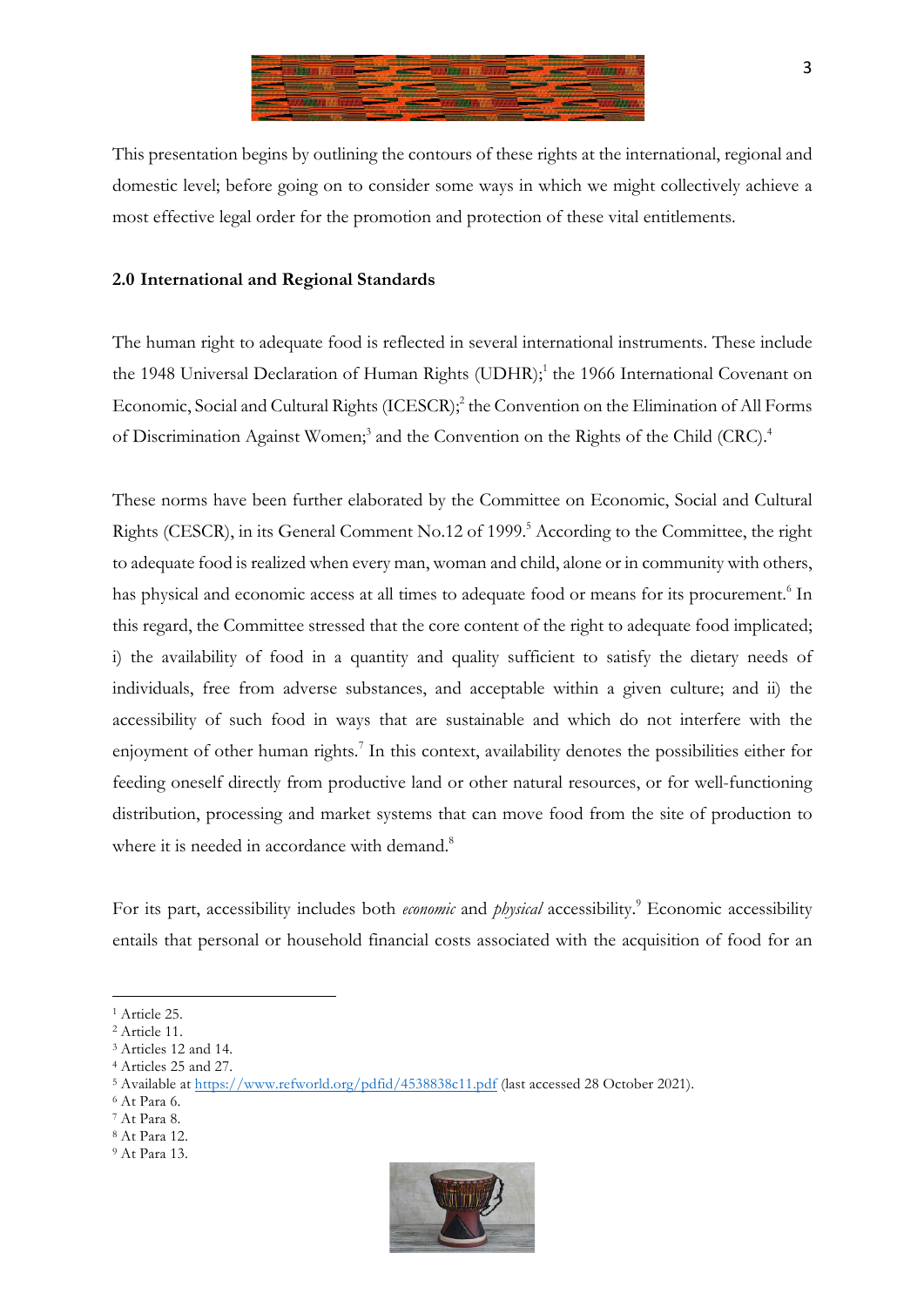

adequate diet should be at a level such that the attainment and satisfaction of other basic needs are not threatened or compromised.<sup>10</sup> In this regard, socially vulnerable groups such as landless persons and other particularly impoverished segments of the population may need attention through special programmes.<sup>11</sup> On the other hand, physical accessibility implies that adequate food must be accessible to everyone, including physically vulnerable individuals, such as infants and young children, elderly people, the physically disabled, the terminally ill and persons with persistent medical problems, including persons with intellectual disabilities. In addition, victims of natural disasters, people living in disaster-prone areas and other specially disadvantaged groups may require special attention and sometimes priority consideration with respect to accessibility of food. A significant vulnerability in this regard relates to the situation of many indigenous population groups whose access to their ancestral lands may be threatened.

Similarly, and drawing upon the CESCR's General Comment No.12, the United Nations Special Rapporteur on the Right to Food, has described it as 'the right to have regular, permanent and unrestricted access, either directly or by means of financial purchases, to quantitatively and qualitatively adequate and sufficient food corresponding to the cultural traditions of the people to which the consumer belongs, and which ensures a physical and mental, individual and collective, fulfilling and dignified life free of fear.'12

What is evident is that the right to food has three core elements: i) availability; ii) adequacy; and iii) accessibility. Food must be available for both current and future generations, which means that the means of its production must be sustainable to ensure long-term availability. Food must also be adequate to ensure that it meets the dietary requirements of human beings. What is critical therefore is not just quantity (although this is obviously important) but also nutritional quality. This element also entails the requirement for cultural acceptability of food. Finally, accessibility requires both economic accessibility (in the sense that access to food should not jeopardize access to other basic commodities such as health, education and shelter) and physical accessibility for all, including vulnerable groups.

<sup>12</sup> See Report of the Special Rapporteur on the right to food, Jean Ziegler A/HRC/7/5, available at http://www.righttofood.org/wp-content/uploads/2012/09/AHRC75.pdf (last accessed 29 October 2021) at para 17.



<sup>10</sup> At Para 13.

<sup>11</sup> At Para 13.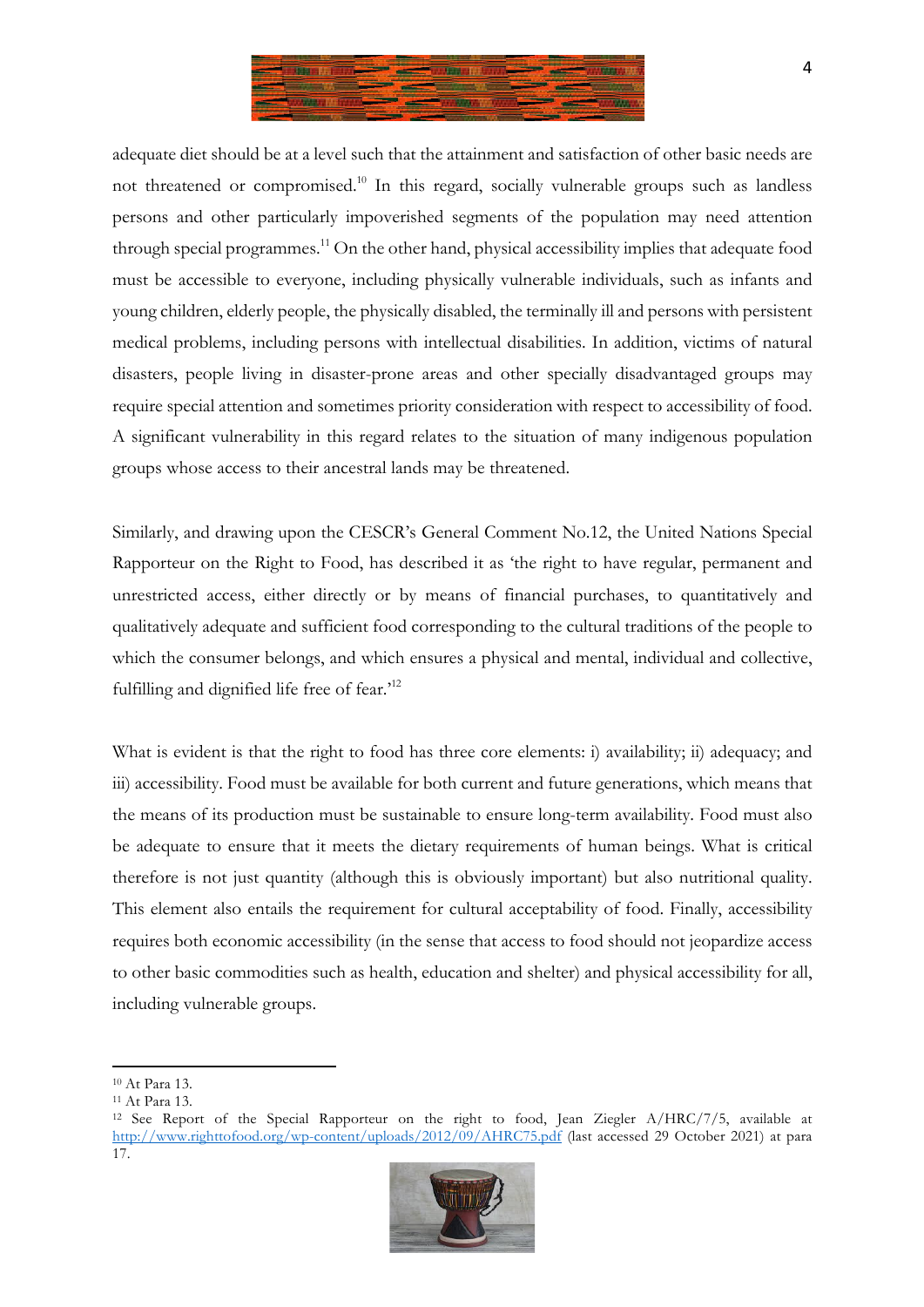

At the African level, the African Charter on Human and Peoples' Rights enumerates a range of economic, social and cultural rights,<sup>13</sup> and the right to food is also specifically expressed in the African Charter on the Rights and Welfare of the Child.<sup>14</sup>

The normative content of the right to food and adequate living has also been significantly elaborated through the work of the African Commission on Human and Peoples' Rights. In the famous decision in *Social and Economic Rights Action Centre & Another v Nigeria*,<sup>15</sup> for instance, the Commission made the following critical observations:

… the right to food is implicit in the African Charter, in such provisions as the right to life (Article 4), the right to health (Article 16) and the right to economic, social and cultural development (Article 22). By its violation of these rights, the Nigerian Government trampled upon not only the explicitly protected rights but also upon the right to food implicitly guaranteed.

The right to food is inseparably linked to the dignity of human beings and is therefore essential for the enjoyment and fulfilment of such other rights as health, education, work and political participation. The African Charter and international law require and bind Nigeria to protect and improve existing food sources and to ensure access to adequate food for all citizens. Without touching on the duty to improve food production and to guarantee access, the minimum core of the right to food requires that the Nigerian Government should not destroy or contaminate food sources. It should not allow private parties to destroy or contaminate food sources, and prevent peoples' efforts to feed themselves.16

The African Commission also issued Resolution ACHPR/Res. 374 (LX) 2017on the Right to Food and Food Insecurity in Africa,<sup>17</sup> in which it urged States, among other things, to: i) adopt legislative, administrative and other necessary measures to guarantee the right of everyone to be free from hunger and to mitigate and alleviate hunger even in times of natural or other disasters; ii) ensure the accessibility of food to members of vulnerable and disadvantaged groups through special

<sup>&</sup>lt;sup>17</sup> Available at https://www.achpr.org/sessions/resolutions?id=416 (last accessed 29 October 2021).



 <sup>13</sup> Articles 14, 15, 16, 17, 18, 21 and 22.

 $14$  Article 14.

Communication No.155 of 1996, available at https://www.achpr.org/public/Document/file/English/achpr30\_155\_96\_eng.pdf (last accessed 29 October 2021). <sup>16</sup> At Paras 64 and 65.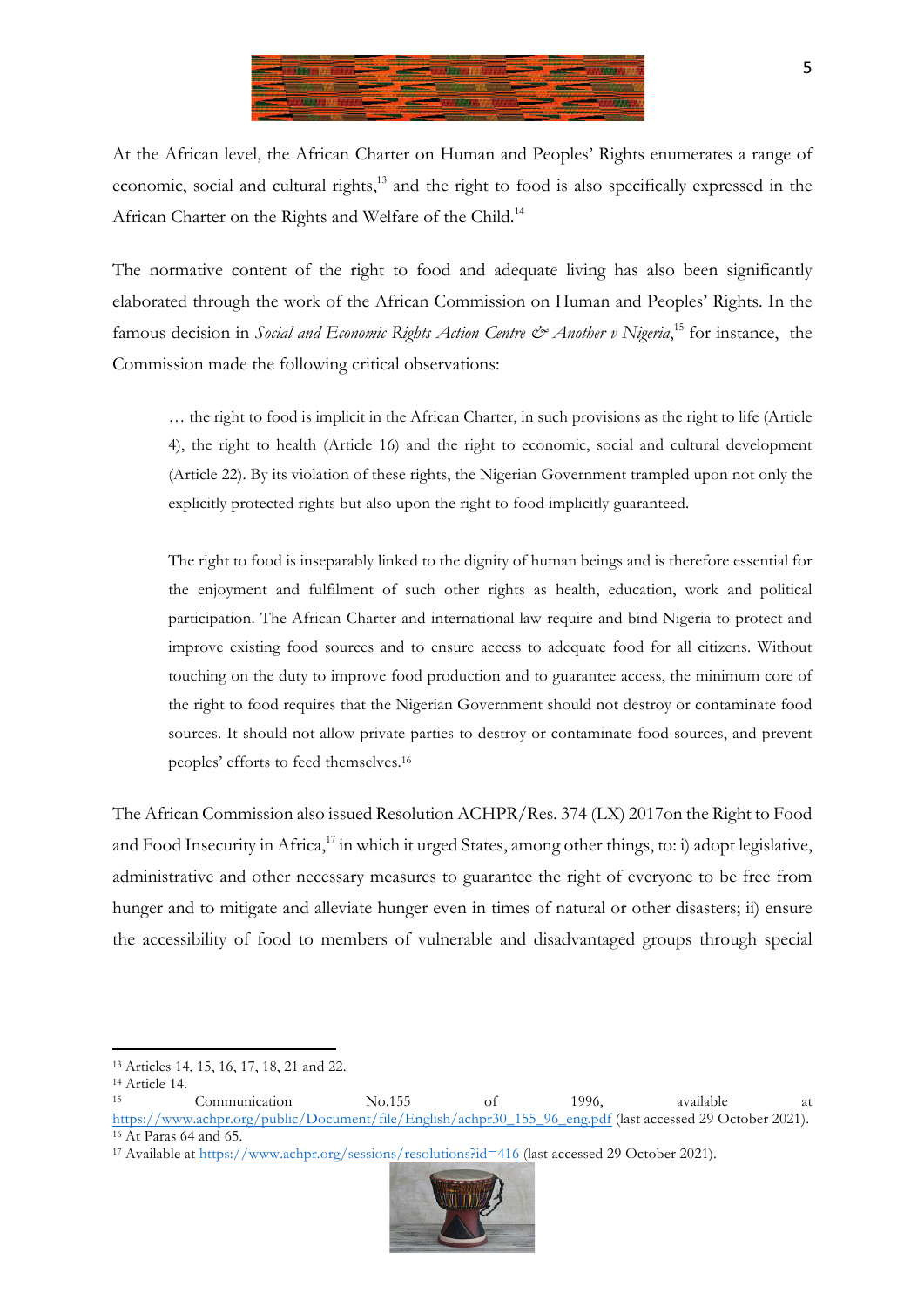

programmes; and iii) prioritize and support the most sustainable management and use of natural and other resources for food at the national, local and household levels.

The Commission followed this up with Resolution ACHPR/Res.431(LXV)2019 on the Right to Food and Nutrition in Africa.<sup>18</sup> In this Resolution, the Commission called upon States Parties to the Charter to: i) take appropriate policy, institutional and legislative measures to ensure the full enjoyment of the right to food which includes constantly accessible and quality food that meets the requirement of nutrition and cultural acceptability; ii) promote and strengthen multi-sector and gender

inclusive platforms at the national level, with the full and meaningful participation of smallscale food producers, farmers, livestock farmers and fishermen to develop, implement, and monitor policies towards the realization of the right to food and nutrition; iii) design policy responses and interventions in situations of protracted crisis, conflicts and natural disasters to protect vulnerable, disadvantaged and marginalized groups in order to realise their right to food and nutrition; iv) end the practice of resource grabbing affecting farming, fisheries, forests, and pastoralist communities, and move towards an equitable management of these resources (natural, material and financial) by strengthening community rights, benefit sharing policies, and enacting strong and binding legislations; v) ensure that prisoners have access to adequate food for them to fully enjoy their fundamental rights to physical and mental health; vi) foster local and organic food production and consumption, including by banning the use of genetically modified organisms; and vii) Strictly regulate the importation of foreign food items as well as the promotion and marketing of industrialized and highly processed foods.

### **3.0 The Ugandan Legal Framework**

 

The above normative framework notwithstanding, Uganda's 1995 Constitution is rather muted as regards the critical right to food. One provision in this respect Objective XIV of the National Objectives and Directive Principles of State Policy, which enjoins the State to endeavour to fulfil the fundamental rights of all Ugandans to social justice and economic development, including to ensure in particular that 'all Ugandans enjoy rights and opportunities and access to education,

<sup>&</sup>lt;sup>18</sup> Available at https://www.achpr.org/sessions/resolutions?id=462 (last accessed 28 October 2021).

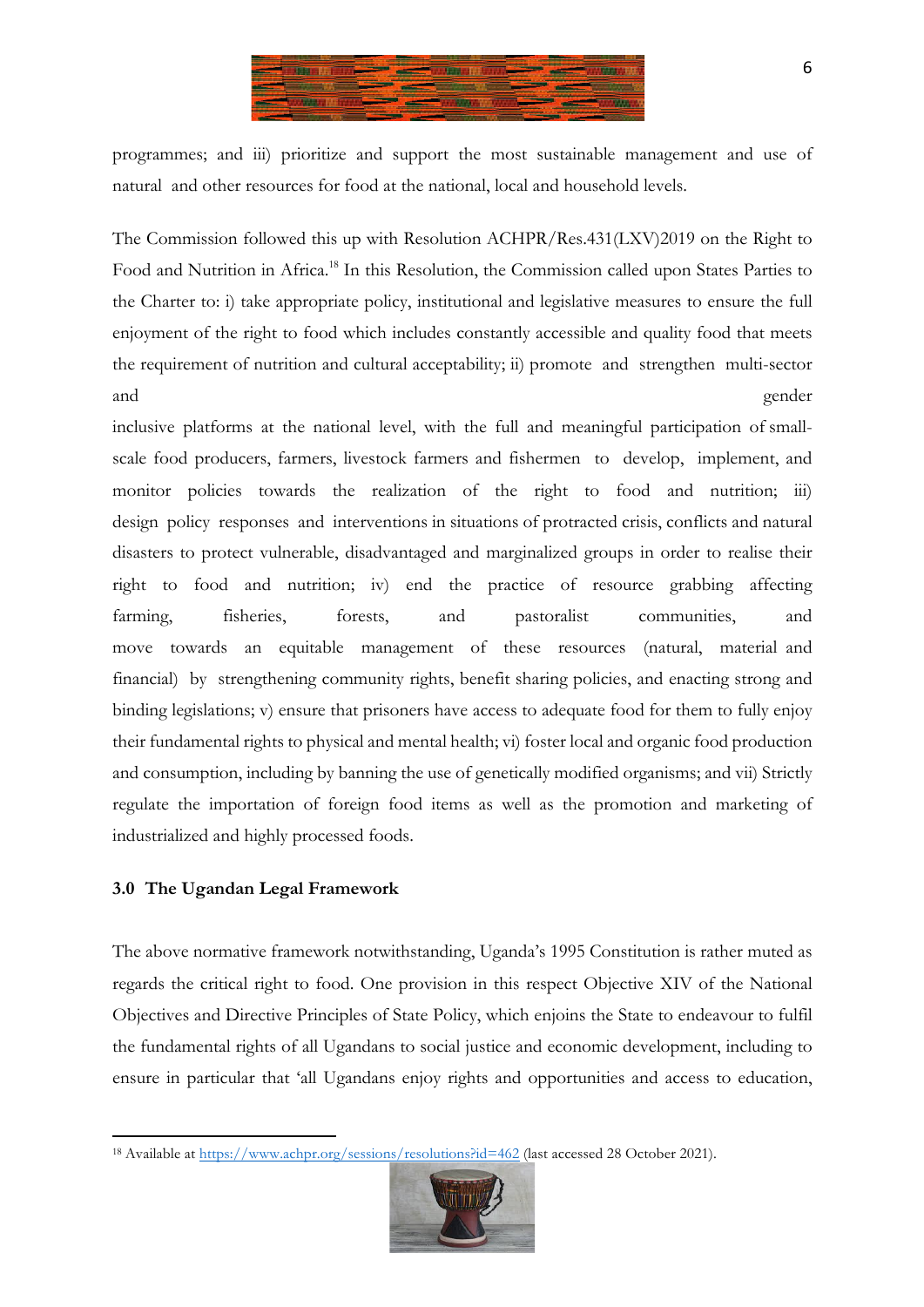

health services, clean and safe water, work, decent shelter, adequate clothing, *food security* and pension and retirement benefits'. In addition, Objective XXII of the NODPSP, on Food Security and Nutrition, mandates the State to: i) take appropriate steps to encourage people to grow and store adequate food; ii) establish national food reserves; and iii) encourage and promote proper nutrition through mass education and other appropriate means in order to build a healthy State.

This reticence is out of step with developments around the world, which have seen a growing number of countries include an explicit recognition of the right to food under their Constitutions. These include Belarus,<sup>19</sup> Bolivia,<sup>20</sup> Brazil,<sup>21</sup> Colombia,<sup>22</sup> Congo,<sup>23</sup> Costa Rica,<sup>24</sup> Cuba,<sup>25</sup> Ecuador,<sup>26</sup> Guatemala,<sup>27</sup> Guyana,<sup>28</sup> Haiti,<sup>29</sup> Honduras,<sup>30</sup> Kenya,<sup>31</sup> Malawi,<sup>32</sup> Mexico,<sup>33</sup> Moldavia,<sup>34</sup> Nepal,<sup>35</sup> Nicaragua,<sup>36</sup> Panama,<sup>37</sup> Paraguay,<sup>38</sup> South Africa,<sup>39</sup> Suriname<sup>40</sup> and Ukraine.<sup>41</sup> One explanation for the failure of the Ugandan Constitution in this respect might be the overarching preoccupation of its framers with addressing the specific challenges of political upheaval and civil and political rights violations which, as memorialized in the Preamble, had been a significant feature of our country's history.

Nonetheless, as experience from elsewhere has shown, the lack of a specific expression of the right to food is not, by itself, a bar to the realization of the right, where an active bar and a receptive

<sup>19</sup> Article 21 (2).

<sup>20</sup> Article 16. <sup>21</sup> Articles 6, 7 and 227.

- <sup>22</sup> Article 44.
- <sup>23</sup> Article 34.
- <sup>24</sup> Article 82.
- <sup>25</sup> Article 8.
- <sup>26</sup> Article 13.
- <sup>27</sup> Article 51.
- <sup>28</sup> Article 40 (1).
- <sup>29</sup> Article 22.
- <sup>30</sup> Article 123.
- <sup>31</sup> Article 43 (c). <sup>32</sup> Articles 13 (b) and 30 (2).
- <sup>33</sup> Article 4.
- <sup>34</sup> Article 47 (1).
- <sup>35</sup> Article 18 (3).
- <sup>36</sup> Article 63.
- <sup>37</sup> Article 56.
- <sup>38</sup> Article 54.
- <sup>39</sup> Articles 27, 28 (c) and 35 (2)(e).
- <sup>40</sup> Article 24.
- <sup>41</sup> Article 48.

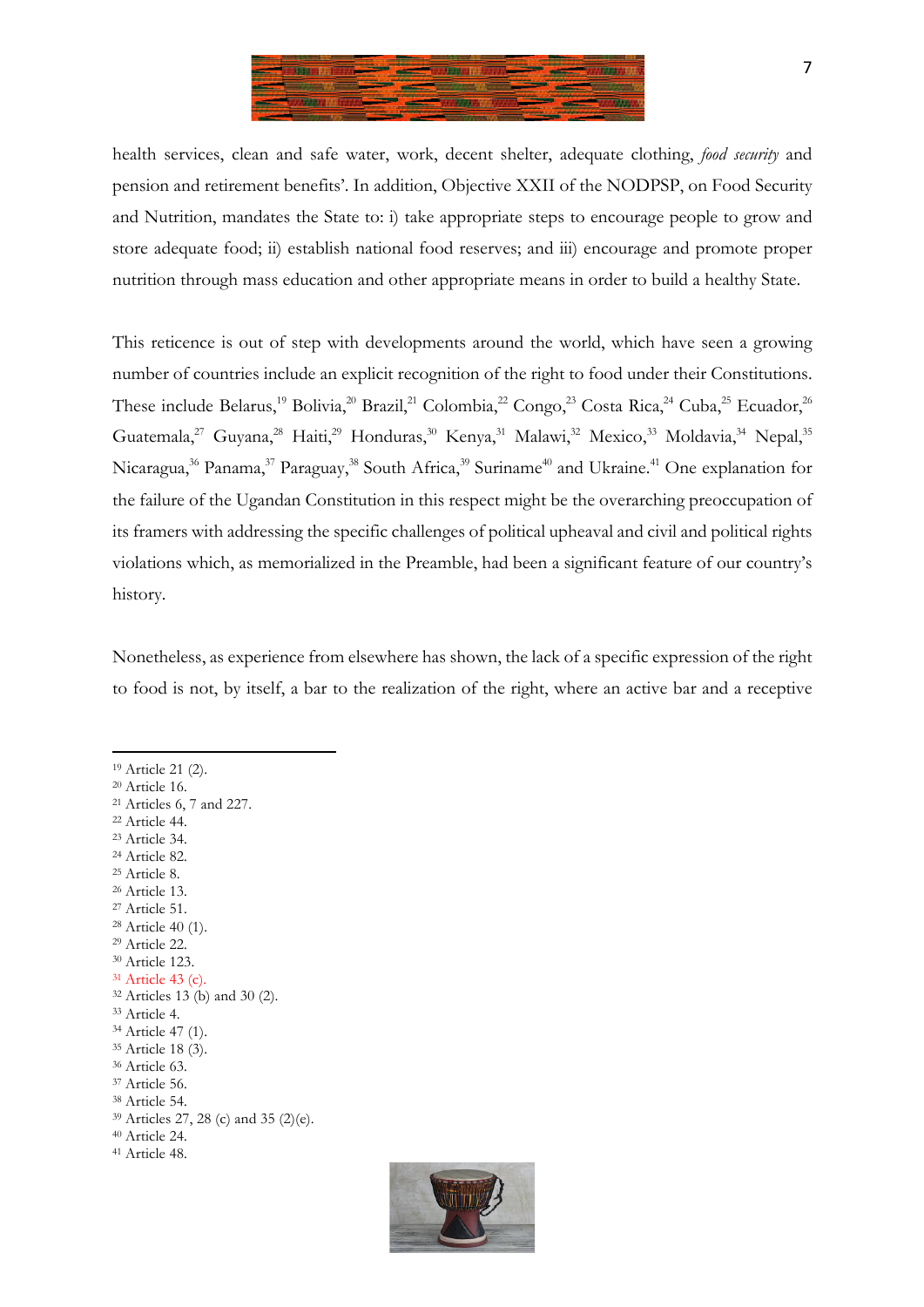

bench exist. A key example in this regard is India, where significant progress has been achieved through strategic litigation, which has fortunately been well received by a people-centred judiciary. In the cases of *Kishen Pattnayak*  $\mathcal{O}$  *Another v. State of Orissa*<sup>42</sup> and *People's Union for Civil Liberties v. Union of India*  $\mathcal{Q}$  *Ors*<sup>43</sup> for instance, the Supreme Court recognized the existence of a right to food in India, founded on Article 21 of the Indian Constitution, as fortified by the the Directive Principle of State Policy, under Article 47, relating to nutrition. Following the *PUCL* case, in particular, Supreme Court directives resulted in a range of significant measures including mid-day meals for school going children, provision for food in child care centres and the availing of food to certain vulnerable groups. Similarly, in the Ireland case of *G v. An Bord Uchtála*<sup>44</sup> the Court noted that the right to life meant and included 'the right to be born, the right to preserve and defend, and to have preserved and defended that life and the right to maintain that life at a proper human standard in matters of food, clothing and habitation'. Analogous approaches – in which provisions relating to the right to life or the protection of human dignity have been used to recognize and give effect to the right to food – have been adopted by courts in such diverse jurisdictions as Botswana,<sup>45</sup> Lesotho,<sup>46</sup> Fiji,<sup>47</sup> the United Kingdom<sup>48</sup> and the United States of America.<sup>49</sup>

Indeed, even with the limited scope under the 1995 Constitution, there has been some judicial recognition, and protection, of the right to food in the Ugandan context. One of the earliest cases in this regard was the 1998 decision in *Attorney General v Salvatori Abuki*. <sup>50</sup> In that case, the Supreme Court noted the importance of the right to livelihood, observing that:

By banishing the offender from his locality after the prison term, untold harm is likely to ensue rendering him destitute. The court should not lose sight of the effect of this order on his family and dependents. This is likely to be very frustrating and would eventually turn him into a criminal once again. It would therefore be ruinous and counter productive. As we move into the next



<sup>42</sup> A.I.R. 1989 S.C. 677.

<sup>43</sup> Supreme Court Writ Petition (Civil) No. 196/2001.

<sup>44</sup> 1980, IR 32.

<sup>45</sup> *Sesana, Sethoboga and Others v Attorney General*, 12 December 2006.

<sup>46</sup> *Khatang Tema Baitsokoli and Mosala Nkekela v Maseru City Council and Others* (CONST/C/1/2004).

<sup>47</sup> *Rarasea v The State, Criminal appeal* No. HAA0027.2000 of 12 May 2000.

<sup>48</sup> *Regina v Secretary of State for the Home Department ex parte Adam, Regina v Secretary of State for the Home Department ex parte Limbuela, and Regina v Secretary of State for the Home Department ex parte Tesema* (combined appeals), House of Lords, [2005] UKHL 66.

<sup>49</sup> *Cooper v Sheriff*, *Lubbock County*, 929 F.2d 1078, 1083 (5th Cir. 1991); *Antonelli v Sheahan*, 81 F.3d 1422, 1432 (7th Cir. 1996); and *Strope v Sebelius*, US Court of Appeals, 06-3144 (D.C. No. 05-CV- 3284-SAC) (10th Cir. 2006).

<sup>50</sup> Constitutional Appeal No. 1 of 1998.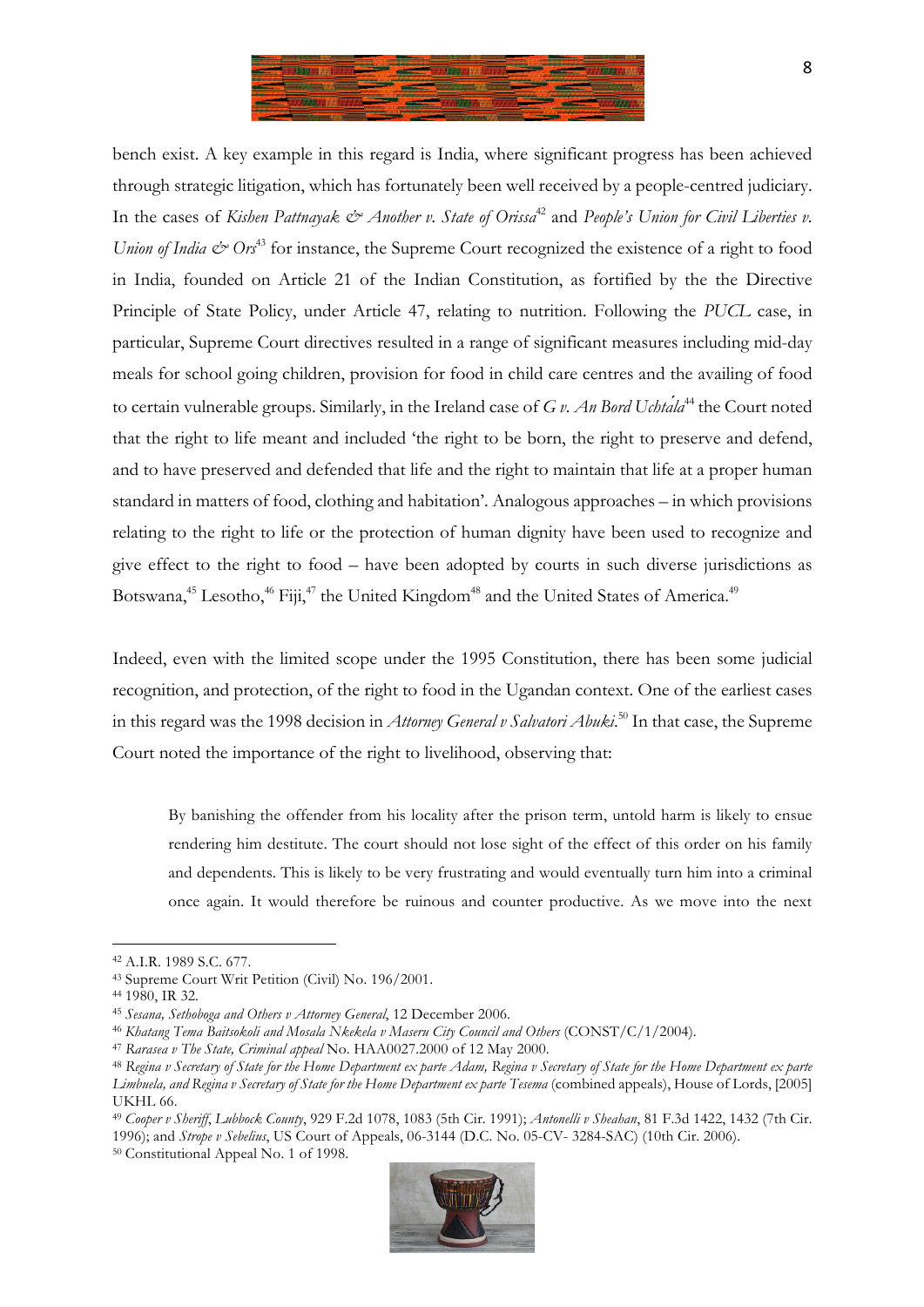

millennium we should bear in mind that in different parts of Africa clarion calls can be heard for greater attention to human rights.

Later, in the 2005 case of *Hon. Okupa Elijah & 2020 Others v Attorney General & 3 Ors*; <sup>51</sup> Judge Batema referred to the *Abuki* case (as well as the Indian case of *Olga Tellis)* to similarly recognize the existence of the right to livelihood under the Constitution:

This right is not expressly provided for in the constitution of the Republic of Uganda. It is however justifiable by virtue of the provisions of Articles 8A and 45 which recognize rights and freedoms not expressly provided for by the Constitution.

Further, in the 2016 case of *James Muhindo and 3 Others v Attorney General*, <sup>52</sup> Judge Ssekaana observed as follows:

Evictions normally result in severe human rights violations, particularly when they are accompanied by use of force. The victims of the forced evictions are put in life and health threatening situations and often lose access to food, education, healthcare and other livelihood opportunities. Indeed, forced evictions often result in losing the means to produce or otherwise acquire food or in children's schooling being interrupted or completely stopped.

Forced evictions usually result in people being pushed into extreme poverty and as such pose a risk to the right to life. This could further tantamount to cruel, inhuman and degrading treatment, particularly when carried out with violence as it was in the case of Lusanjja in 2018.

In *Social and Economic Rights Action Centre (SERAC) & Another vs Nigeria* (2001) AHRLR 60 (ACHPR 2001) it was held that the wanton destruction of property during evictions violates the right to housing and when housing is destroyed, property, health and family life are adversely affected.

Even if court has ruled in favour of an eviction or issued an eviction order in accordance with the law, the situation may necessitate the need to have a smooth process of effecting such an order. On the other hand, evictions or forced evictions from land may still be effected without a court

 $\frac{52}{2}$  Miscellaneous Cause No.127 OF 2016, available at https://ulii.org/ug/judgment/hc-civil-division-uganda/2019/3 (last accessed 28th October 2021).



<sup>51</sup> Miscellaneous Cause No. 14 Of 2005, available at https://ulii.org/ug/judgment/hc-civil-division-uganda/2018/10 (last accessed 28th October 2021).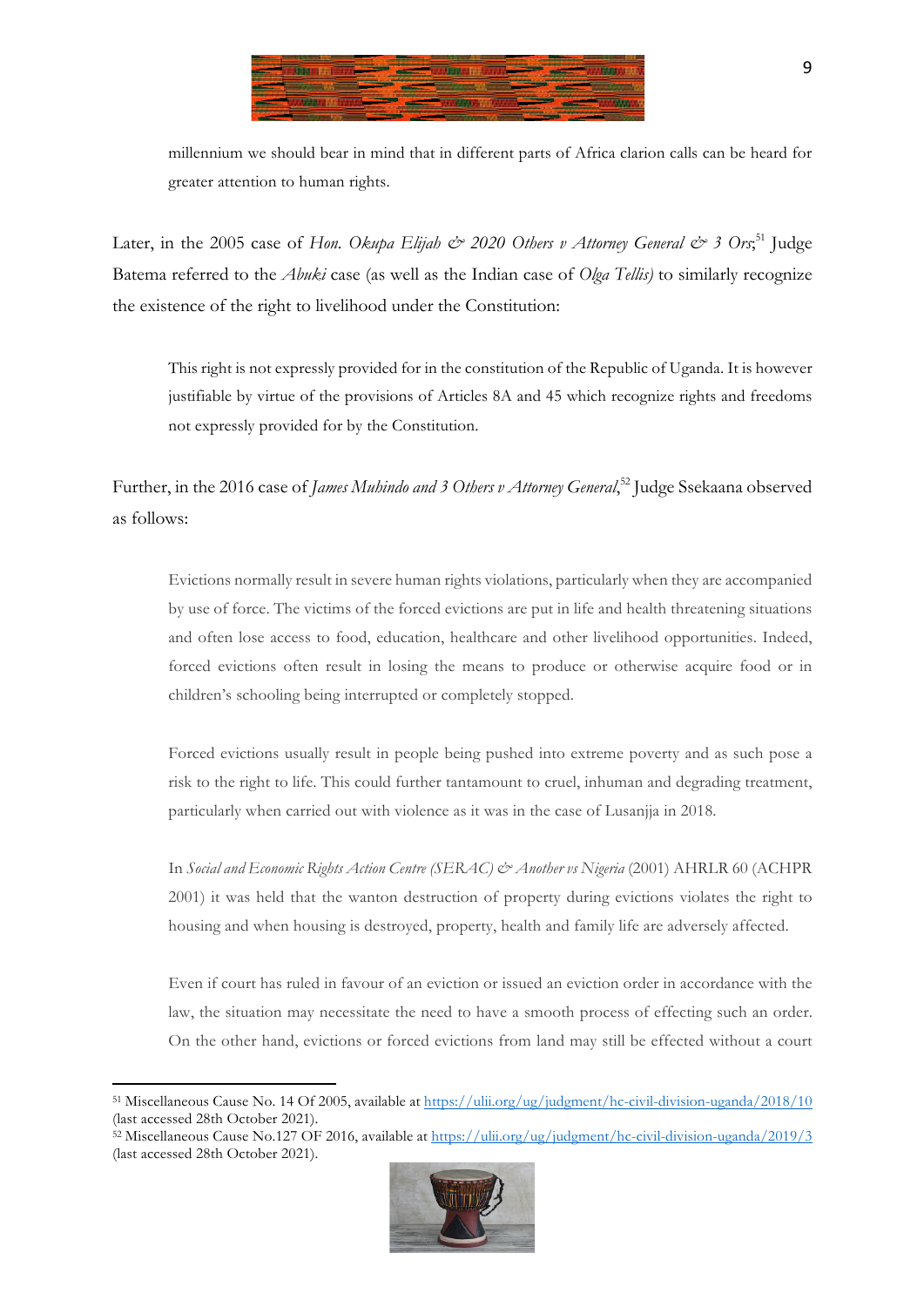

order or the use of any physical force through harassment, threats or intimidation. Such scenarios need to be regulated through guidelines in order to protect the people.

The Constitution enjoins the state to provide protection to all people in order to safeguard the fundamental rights Guaranteed under it. It is this duty that is vested in the state that creates an obligation to ensure that everyone enjoys the protection of the law against being arbitrarily displaced from housing and land.

Nonetheless, perhaps the most intentional litigation in this respect is represented by the 2020 case of *Center for Food and Adequate Living Rights* [CEFROHT] v Attorney General.<sup>53</sup> The case sought declarations, among other things, that the Respondent's omission to issue guidance on the access to and availability of food during the Covid-19 pandemic; and its failure to regulate the prices of food during the same crisis and to provide guidance on food reserves in the country were violations of Objectives XXII and XXIII and Articles 8A, 20 and 45 of the Constitution. In deciding the matter, Judge Esta Nambayo observed that from the submissions of Counsel for both parties, it was not in dispute that the right to food was not directly catered for under the Constitution of Uganda but that it was an implied right under the right to livelihood.<sup>54</sup> In addition, citing Objective XXII, Judge Nambayo noted that it was not in dispute that the Constitution of Uganda recognized the right to adequate food and other economic, social and cultural rights.<sup>55</sup> As such, although the Judge dismissed the application, being of the view that the State had taken a number of reasonable measures to protect the right to food in the context of the Covid-19 crisis, the ruling is critical insofar as it affirmatively establishes the right to food as a feature of the Ugandan constitutional order.

These positive developments notwithstanding, significant – and growing – challenges remain with respect to the realization of the rights to food in Uganda, which require a variety of legal and extralegal responses. These include, to take but a very small sample, the land grabbing and forced evictions; threats to food security and food sovereignty, including monopolies and cartels (of which the recent *mpuuta* crisis is but the most recent example); food safety concerns, including the recently highlighted challenges of aflatoxins; food pricing (as an aspect of economic accessibility);



<sup>53</sup> Miscellaneous Cause No.75 of 2020, available at https://media.ulii.org/files/judgments/ughccd/2020/157/2020 ughccd-157\_5.pdf (last accessed 28th October 2021).

<sup>54</sup> At Pages 16-17 of the Ruling.

<sup>55</sup> At Pages 31-32 of the Ruling.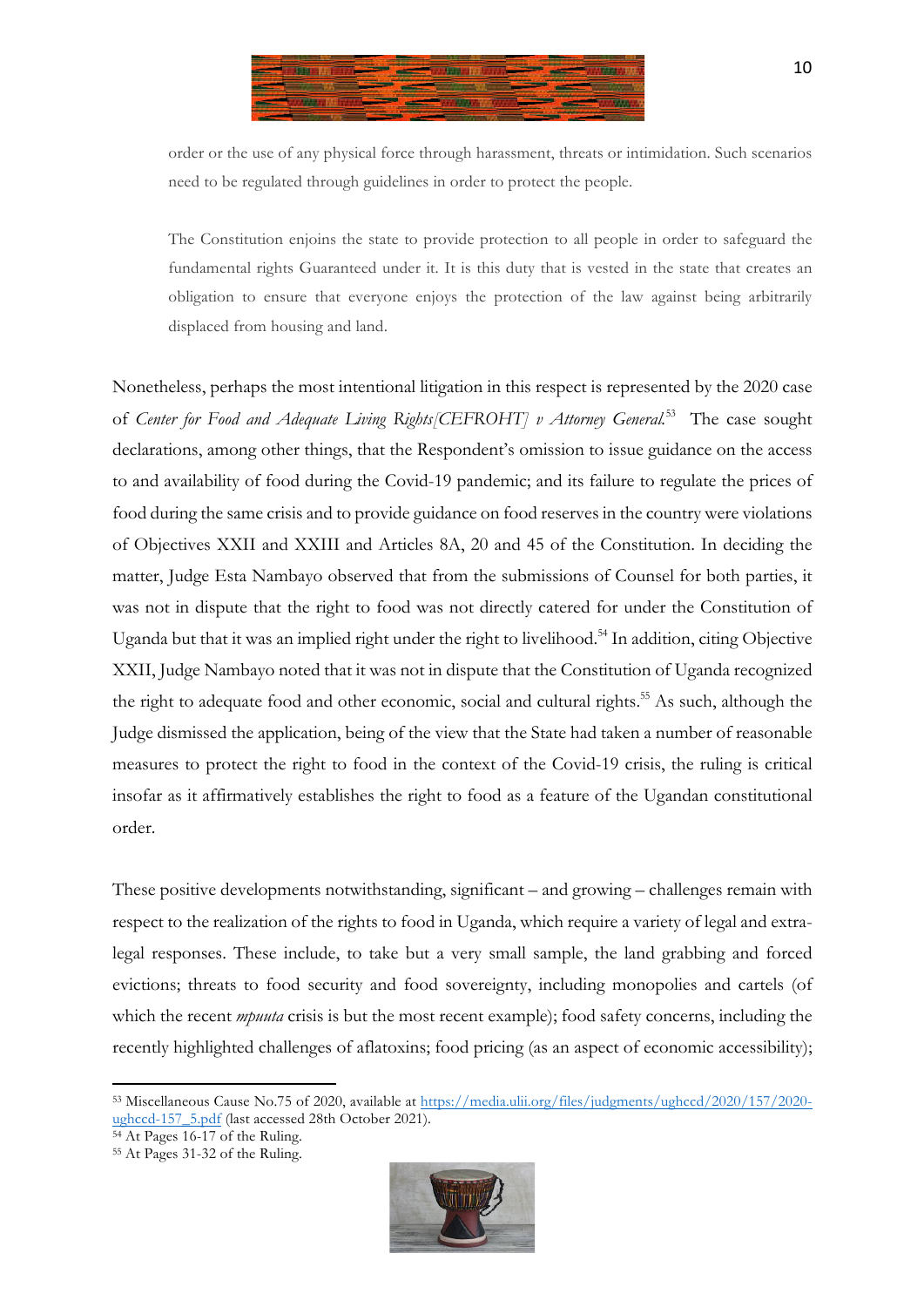

destruction of critical natural resources and the question of sustainability (including, for instance, the ongoing destruction of Lwera); creeping protectionism, including the use of Technical Barriers to Trade (TBTs) – even in the context of the East African Community; dumping and other anticompetitive practices; difficulties in accessing agricultural finance and many others.

These challenges implicate a wide variety of legal fields – from international trade and investment law, consumer protection law, contracts law, food safety law, human rights and constitutional law, land law – which might together fall under the broad rubric of 'Food and Agricultural Law'. In this regard, it is quite telling that such a critical course – of direct and immediate relevance to all Ugandans (70% of whose working population are employed in Agriculture) is not offered as a stand alone course in any Ugandan law school. This is an indictment of legal education in Uganda and more broadly speaking, telling of the crisis – of relevance – of the legal profession in the country today. Indeed, as a law teacher myself, I often reflect uneasily on Fela Kuti's famous song: '*Teacher Don't Teach Me Nonsense*' – and wonder whether we are not failing ourselves, our students and our country in retaining the form and structure of legal education that we have today.

It is for this reason that today's official opening – of CEFROHT's Programme and Head Office – is particularly important. The work to be done in re-centering law as a critical tool for the realization of food and livelihood rights in Uganda is significant. Indeed, some important steps are being taken in this regard – including the establishment of a Food and Agricultural Law Cluster of the Uganda Law Society. However, a lot more needs to be done to meet the urgent and significant challenges of our times – and our people – in this regard.

### **4.0 Conclusions and Recommendations**

The path upon which CEFROHT has embarked is evidently a critical one. The challenges to the realization of the food and livelihood rights are many, and growing, from within and without. Meeting them will require a corpus of dedicated, capacitated, engaged, tireless, strategic and indefatigable social justice warriors. That group will have to have both a bird's eye, and a frog's eye, view of the issues which require attention.